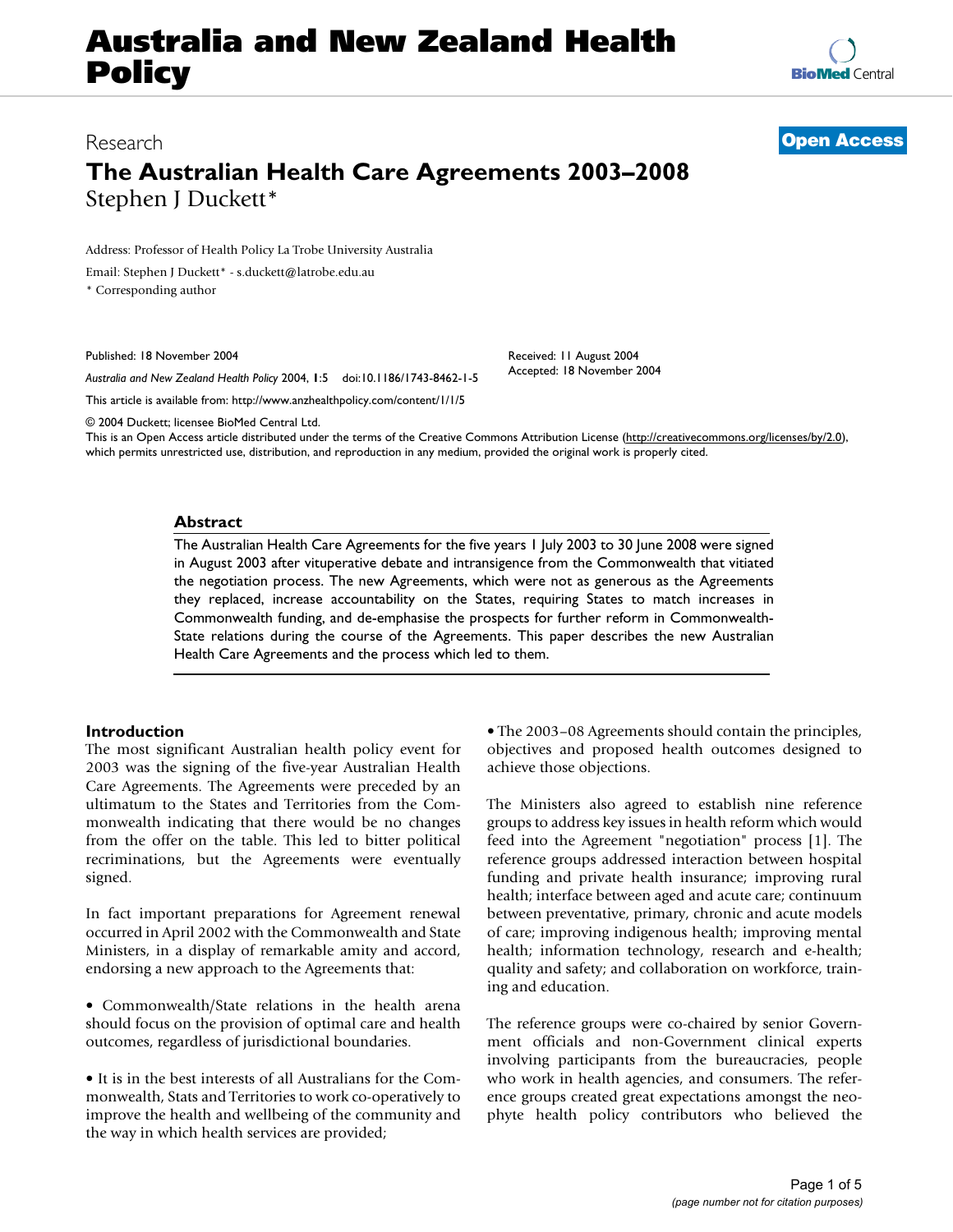|  |  |  |  |  |  | Table 1: Key elements of Commonwealth-state hospital funding agreements |  |
|--|--|--|--|--|--|-------------------------------------------------------------------------|--|
|--|--|--|--|--|--|-------------------------------------------------------------------------|--|

| Agreement                                                   | <b>Political Objective</b>                                                                             | <b>Key Principles</b>                                                                                                                                                              |
|-------------------------------------------------------------|--------------------------------------------------------------------------------------------------------|------------------------------------------------------------------------------------------------------------------------------------------------------------------------------------|
| 1984–88 : Labor (Medicare Compensation<br>Agreement)        | <b>Introducing Medicare</b>                                                                            | Compensation for cost increases and revenue<br>losses                                                                                                                              |
| 1988-93 : Labor (Medicare Agreement)                        | <b>Consolidating Medicare</b>                                                                          | Incentives for system reform                                                                                                                                                       |
|                                                             | Growth and reform of public provision                                                                  | Penalties for lower public: private bed day<br>shares and excess private medical service use                                                                                       |
| 1993–98 : Labor (Medicare Agreement)                        | <b>Entrenching Medicare</b><br>Expansion of public provision                                           | Reward for relatively higher levels of public<br>provision and for increasing public provision<br>relative to other states<br>Post 1996, accountability for negotiated<br>outcomes |
| 1998–2003 : Coalition (Australian Health Care<br>Agreement) | Continuing with Medicare<br>Increased Commonwealth funding with<br>increased accountability for states | Increased accountability on states for activity<br>level changes<br>Increased clarity of Commonwealth<br>responsibility if health insurance levels change                          |
| 2003-08 : Coalition (Australian Health Care<br>Agreement)   | Continuing with Medicare<br>Slowed Commonwealth funding growth<br>Increased accountability for states  | Improved reporting, including of state spending<br>Requirement on states at least to match<br>Commonwealth funding increases                                                       |

Source: [11]

rhetoric of the Commonwealth about being prepared to consider wide ranging changes to the health sector.

Seasoned commentators also called for reform [2-4]. Although extensive reports were produced by the Reference Groups and delivered to the Health Ministers the reports had no discernible impact on the 2003–2008 Agreements [5].

On 23 April 2003 the Commonwealth produced a nonnegotiable offer with severe penalty clauses if States refused to sign by the Commonwealth's arbitrary deadline of 31 August 2003. An Australian Health Reform Alliance was formed to put pressure on the Commonwealth to respond to the reference group reports and to attempt to ensure that the 2003–2008 Agreements did not waste yet another opportunity to improve the efficiency, equity and quality of the health system. The Alliance's National Health Summit, which met at Old Parliament House, presented its final communiqué to non-Government politicians following a march up the hill to New Parliament House [6]. The Commonwealth deadlines remained and there was no change to the Agreement content.

The Commonwealth's confrontationalist stance effectively destroyed relationships between the Minister for Health and Ageing, Senator Kay Patterson, and her State colleagues, and she was replaced as Health Minister by Tony Abbott MP in the Ministerial reshuffle of October 2003.

#### **The content of the Agreements**

There have been five Health Care Agreements since Medicare was introduced in 1984. The emphasis, orientation and priorities of these Agreements have changed over time (see Table 1).

The most significant elements of the 2003–08 Agreements are:

• a base grant which is increased for weighted population increases, a further 1.7 per cent increase for utilisation drift, and indexation for wage movements

• a withheld amount of 4 per cent of the grant paid on compliance with reporting schedules and funding growth matching requirements

• a capital funding scheme to facilitate improvements in services involved in the transition from hospital to home ('Pathways Home Program')

• funding for palliative care, mental health, and safety and quality initiatives.

The most contentious difference between the 1998–2003 and 2003–2008 Agreements related to the indexation provisions (see Table [2](#page-2-0) for significant areas of difference between the two Agreements).

Each of the predecessor Agreements provided indexation formulae to account for growth and ageing of the population. The 1998–2003 Agreements also recognised that there was further "utilisation drift", that is increases in utilisation were occurring in the hospital sector over and above that which can be explained by population growth and ageing. This utilisation drift was in part the result of new technologies that allowed for treatments for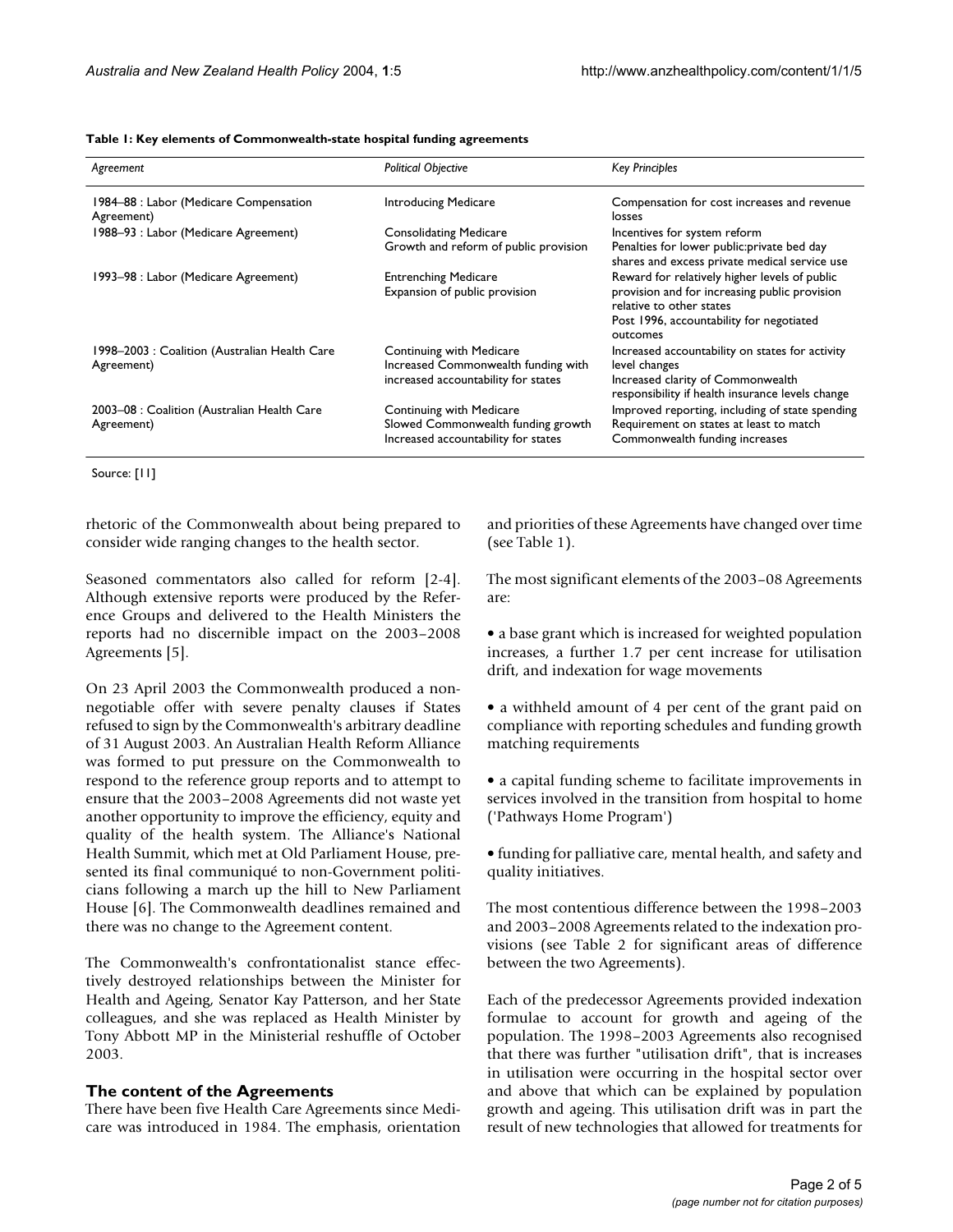| <b>Agreement Provision</b>     | 1998-1998 Agreement                                                                                                                                                                                                                                                                                                                                                                                                                                                                                                                                                                                                                                                                                                                                                                                                                                                                                                                                                                                                                                                                                                                                                                                                                                                                                                                                                                                                                                                                                                                                                                                                                                                                                           | 2003-2008 Agreement                                                                                                                                                                                                                                                                                                                                                                                                                                                                                                                                                                                                                                                                                                                                                                                                                                                                                           |
|--------------------------------|---------------------------------------------------------------------------------------------------------------------------------------------------------------------------------------------------------------------------------------------------------------------------------------------------------------------------------------------------------------------------------------------------------------------------------------------------------------------------------------------------------------------------------------------------------------------------------------------------------------------------------------------------------------------------------------------------------------------------------------------------------------------------------------------------------------------------------------------------------------------------------------------------------------------------------------------------------------------------------------------------------------------------------------------------------------------------------------------------------------------------------------------------------------------------------------------------------------------------------------------------------------------------------------------------------------------------------------------------------------------------------------------------------------------------------------------------------------------------------------------------------------------------------------------------------------------------------------------------------------------------------------------------------------------------------------------------------------|---------------------------------------------------------------------------------------------------------------------------------------------------------------------------------------------------------------------------------------------------------------------------------------------------------------------------------------------------------------------------------------------------------------------------------------------------------------------------------------------------------------------------------------------------------------------------------------------------------------------------------------------------------------------------------------------------------------------------------------------------------------------------------------------------------------------------------------------------------------------------------------------------------------|
| Indexation                     | 2.1% above weighted population growth applied to 83% of<br>the grant                                                                                                                                                                                                                                                                                                                                                                                                                                                                                                                                                                                                                                                                                                                                                                                                                                                                                                                                                                                                                                                                                                                                                                                                                                                                                                                                                                                                                                                                                                                                                                                                                                          | 1.7% above weighted population growth applied to 71% of<br>the grant                                                                                                                                                                                                                                                                                                                                                                                                                                                                                                                                                                                                                                                                                                                                                                                                                                          |
| State matching                 | Nil                                                                                                                                                                                                                                                                                                                                                                                                                                                                                                                                                                                                                                                                                                                                                                                                                                                                                                                                                                                                                                                                                                                                                                                                                                                                                                                                                                                                                                                                                                                                                                                                                                                                                                           | State "commits to increase its own source funding for<br>public hospital services such that the cumulative rate of<br>growth will at least match the cumulative rate of growth of<br>Commonwealth funding" (Clause 11)                                                                                                                                                                                                                                                                                                                                                                                                                                                                                                                                                                                                                                                                                        |
| Scope and level of<br>services | (State) "continues to provide services to public patients at<br>an indicative public patient weighted separation rate of XX"<br>(Clause 22)                                                                                                                                                                                                                                                                                                                                                                                                                                                                                                                                                                                                                                                                                                                                                                                                                                                                                                                                                                                                                                                                                                                                                                                                                                                                                                                                                                                                                                                                                                                                                                   | "The range of services available to public patients should be<br>no less than was available on $  \cdot  $ uly 1998" (Clause 7(a))                                                                                                                                                                                                                                                                                                                                                                                                                                                                                                                                                                                                                                                                                                                                                                            |
| Reform                         | The Commonwealth and Victoria recognise the need for<br>service delivery reform and ongoing exploration of<br>additional initiatives under a measure and share model.<br>Victoria will work with the Commonwealth in evaluating<br>the outcomes from the Co-ordinated Care Trials to<br>provide information to guide future directions for the<br>reform of health service delivery.<br>The Commonwealth and Victoria will consider proposals<br>which move funding for specific services between<br>Commonwealth and State funded programs on the basis<br>that each proposal meets the following criteria:<br>• the proposal must be consistent with accepted evidence<br>based best practice care models;<br>• there should be a sound basis for believing that the reform<br>will lead to improved patient outcomes and/or more cost<br>effective care;<br>• the impact of the proposal should be measurable in terms<br>of change in services delivered and costs to the health<br>system as a whole and to each party to this Agreement;<br>• if the proposal is expected to lead to net savings, these<br>should be shared equitably between the Commonwealth<br>and Victoria;<br>• the proposal should have potential to be replicated, be on<br>a scale such that extension can be realistically tested and be<br>evaluated in terms of such extension; and<br>• the proposal must preserve eligible persons' current<br>access to Medicare Benefits Schedule services or their<br>equivalent.<br>Reform proposals may result in the cashing out of State<br>funded programs and/or Commonwealth funded programs,<br>including the Medicare Benefits Schedule and<br>Pharmaceutical Benefits Scheme. | Victoria and the Commonwealth are committed to working<br>with other States to progress the reform agenda agreed by<br>Commonwealth and State Ministers for Health on 27<br>September 2002. The Commonwealth considers that for its<br>part, such reform can taken place within existing funding<br>parameters.<br>In line with clause 18, the specific areas of national co-<br>operation to deliver reform include:<br>(a) improving the interface between hospitals and primary<br>and aged care services;<br>(b) achieving continuity between primary, community,<br>acute, sub-acute, transition and aged care, whilst promoting<br>consumer choice and improved responsiveness. Initial<br>priorities for a stronger continuum of care approach will be<br>cancer care and mental health services; and<br>(c) exploring setting up a single national system for<br>pharmaceuticals across all settings. |

<span id="page-2-0"></span>**Table 2: Comparison of provisions of 1989–2003 and 2003–08 Australian Health Care Agreements**

conditions for which there was previously no hospital treatment. Utilisation also increased because of shifts in treatment from general practitioners' rooms and other ambulatory settings to same day hospital admission.

The 1998–2003 Agreements provided an escalation factor of 2.1% per annum over and above the growth caused by the increase in the rate of population for key elements of the grant. The 2003–08 Agreements reduced the utilisation drift factor to 1.7% and narrowed the applicable components of the grant, saving the Commonwealth Government about \$1 billion from that provided for in the Forward Estimates. This reduction in growth provision was vociferously opposed by States and also by clinicians who were experiencing significant financial pressures on hospitals as a result of State Government funding constraints.

The 2003–08 Agreements also addressed an ongoing concern of Commonwealth Governments (both Labor and Coalition): its perception that when the Commonwealth increased expenditure on hospital services, this often had no discernible impact on hospitals as State Governments withdrew funding concomitantly. As Deeble points out, the reality is more complex, but the evidence is that an increased Commonwealth share is associated with growth in spending [7]. The new Agreements provided that the States were required to increase their funding of hospitals at the same rate as the Commonwealth increases, otherwise the increases available to the State would not be paid.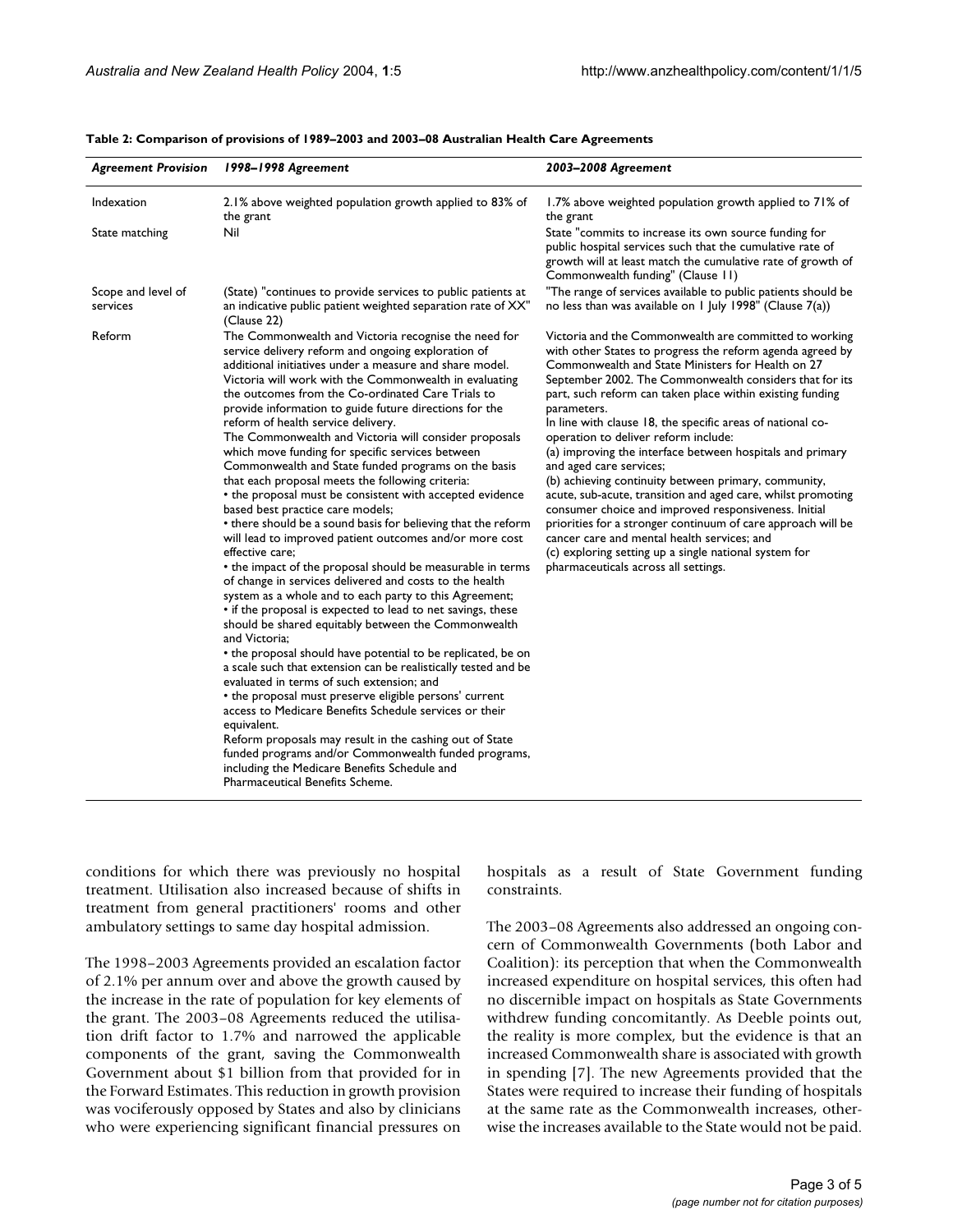These stronger reporting frameworks built on the trend from the previous agreements and responded to a critical Auditor-General's report that concluded that the Commonwealth did not have all the performance information required to administer the Commonwealth funding allocated under the agreements [8].

#### **The 'negotiation' processes**

Why were the processes so acrimonious and what shaped the Agreement outcome? To some extent the shape of the 2003–08 Agreement negotiations was inevitable. The political context, where all state and territory governments were of the opposite political colour from the Commonwealth, meant that harmonious negotiations were probably never seriously in contemplation. Commonwealth governments of both persuasions have tightened up accountability on states with successive Agreements and so tighter control was also probably inevitable. Two important political choices did exacerbate the tensions and inflamed the processes.

First, the 2003–08 framework was more parsimonious than predecessor Agreements. As mentioned above, this represented a saving to the Commonwealth of about \$1 billion on the Forward Estimates. A contemporary political issue was the decline in bulk billing. The Commonwealth's response to this involved an injection of around \$1 billion. The link between the two policy debates within the Health portfolio is clear. Cabinet probably judged the political costs of finding a \$1 billion saving from the states as low, as state premiers complaining about Commonwealth cuts and meanness is a regular part of the political landscape. Further, States would probably have criticised the Commonwealth position regardless of the offer made.

The second choice that shaped the process was the Commonwealth's intransigence after the drafts were released. The Commonwealth's position here may have been based on a recognition that, eventually, all the states would have to sign the Agreements as they were politically committed to Medicare and free access at point of admission to hospitals, and that the states could not afford to suffer the cash flow consequences announced by the Commonwealth if the Agreements weren't signed by their deadline. The Prime Minister probably took a strong hand in this decision and left no room for his Health Minister to manoeuvre. The Minister's failure to attend meetings exacerbated an already difficult situation.

A positive of the process was the extensive involvement of practitioners in the lead-up to the draft Agreements through the Reference Groups. Commonwealth-state negotiations had hitherto been an arcane process involving bureaucratic insiders. This widening of participation was welcomed by those involved and has set a precedent for future negotiations.

#### **Prospects for Reform**

The 2003–08 Agreements commit the Commonwealth and states to work towards reform in a number of areas including the interface between hospitals, primary care, and aged care; continuity of care particularly in cancer care and mental health services; and continued work on pharmaceuticals reform. A subtle shift from the predecessor Agreement model is the more sceptical and parsimonious approach to the potential for health care reform. Despite the aspirations implicit in establishing the nine reference groups, the language of the 2003–08 Agreements reflects a much more hard-nosed approach to reform with a strong emphasis on efficiency. This approach is most clearly articulated in Clause 18: "The Commonwealth considers that for its part such reforms can take place within existing funding parameters".

Although predecessor Agreements also made provision for reform to Commonwealth/State relations, the progress in designing and implementing reform has not lived up to expectations. The most important shift that occurred during the course of the 1998–2003 Agreements was the rationalisation of hospital provision of outpatient pharmacy services, a long overdue response to a significant frictional issue in Commonwealth/States relations [9,10].

It is unclear whether the dynamic, facilitatory aspects of the 2003–08 Agreements will lead to any reform, especially given the acrimonious exchanges prior to signature of the Agreements. However it is important to note that, with a Federal election due at the end of 2004, there is a possibility that a Labor Government will be administering the remainder of the 2003–08 Australian Health Care Agreement. A new Government may be more committed to reforming and strengthening Medicare. However, despite the fact that a Labor would then hold political office throughout Australia, at all levels, this would not necessarily presage a more *laissez faire* attitude by a federal government to its state politically-allied counterparts. A Commonwealth Labor government would be just as keen as its Liberal predecessor to ensure that states are held accountable for maintaining spending and access.

#### **Competing interests**

The author(s) declare that they have no competing interests.

#### **References**

1. **A Report to the Australian Health Ministers' Conference from Australian Health Care Agreement Reference Groups** 2002 [\[http://www.health.gov.au/internet/wcms/Publishing.nsf/Con](http://www.health.gov.au/internet/wcms/Publishing.nsf/Content/health-med  iarel-yr2002-kp-ahmc3.htm) [tent/health-med iarel-yr2002-kp-ahmc3.htm](http://www.health.gov.au/internet/wcms/Publishing.nsf/Content/health-med  iarel-yr2002-kp-ahmc3.htm)].